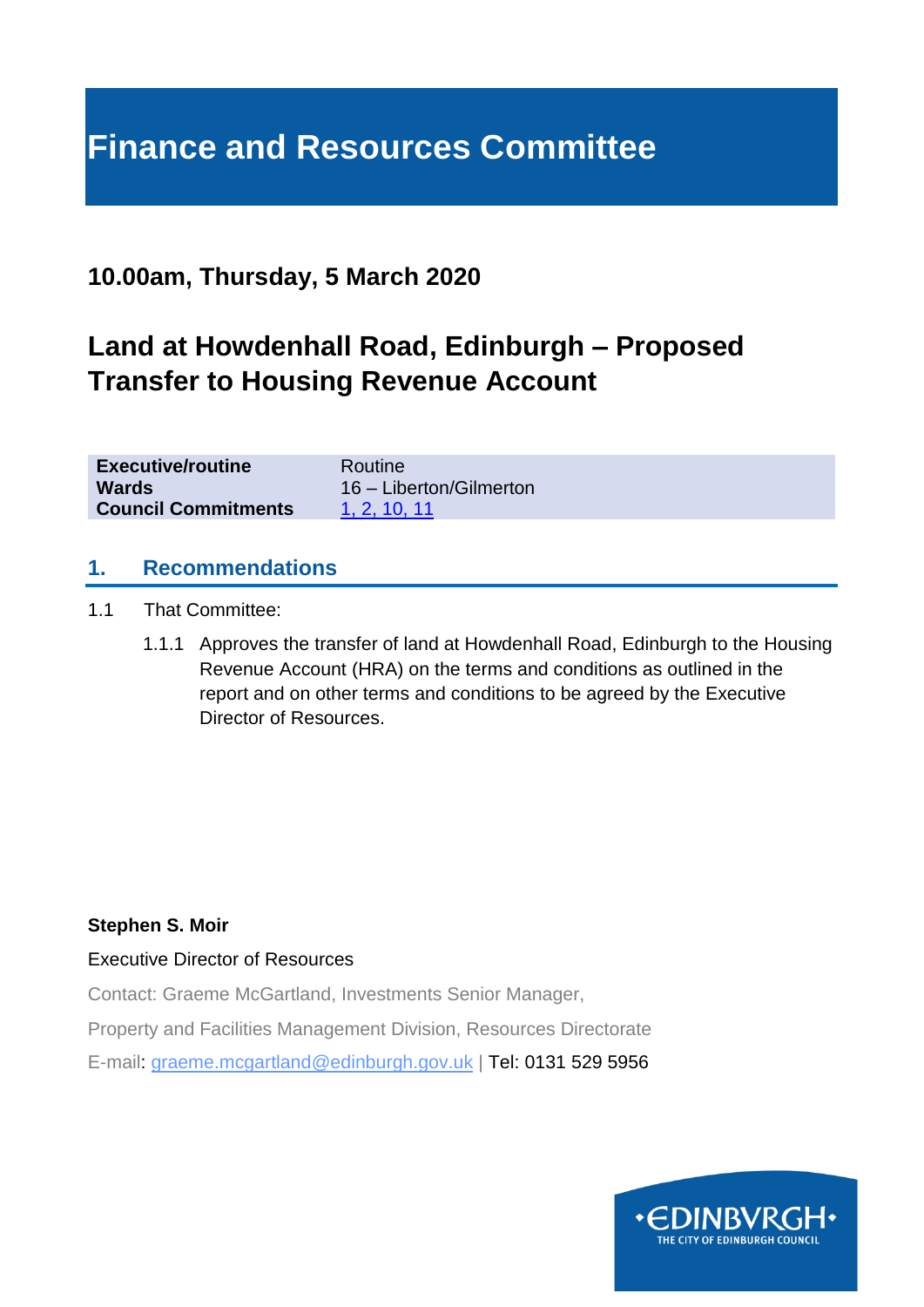# **Report**

# **Land at Howdenhall Road, Edinburgh – Proposed Transfer to Housing Revenue Account**

## **2. Executive Summary**

2.1 The development of the current Howdenhall Centre created a development site following the demolition of the original facility. The site has been identified as an opportunity for inclusion in the Council's house building programme and contribute to the delivery of more affordable housing in the City. This report seeks approval to transfer the development site to the Housing Revenue Account.

#### **3. Background**

- 3.1 The current Howdenhall Centre was developed through the PPP1 project , opening in 2004, and is operated by the Edinburgh Schools Partnership (ESP). Following completion, the original building, situated to the rear was demolished with the land becoming surplus to requirements.
- 3.2 The land extends to approximately 0.85 hectares (2.10 acres) as shown outlined in red on the attached plan.
- 3.3 The [Strategic Housing Investment Plan \(SHIP\)](https://democracy.edinburgh.gov.uk/Data/Housing%20and%20Economy%20Committee/20181101/Agenda/item_76_-_strategic_housing_investment_plan_ship_2019-2024.pdf#search=%22Strategic%20Housing%20Investment%20Plan%22) sets out the Councils commitment to deliver 20,000 affordable homes over the next 10 years alongside it's housing association partners. Transfer of this site to the HRA will allow the project to be progressed as part of the Council's house building programme and contribute to this target.

### **4. Main report**

- 4.1 The Council's house building programme continues to make good progress with 1000 homes completed, over 800 under construction and a further 3000 in design development. The programme requires additional sites to continue with the programme.
- 4.2 An initial feasibility study by the HRA suggests the site is viable for an affordable housing development of approximately 72 units.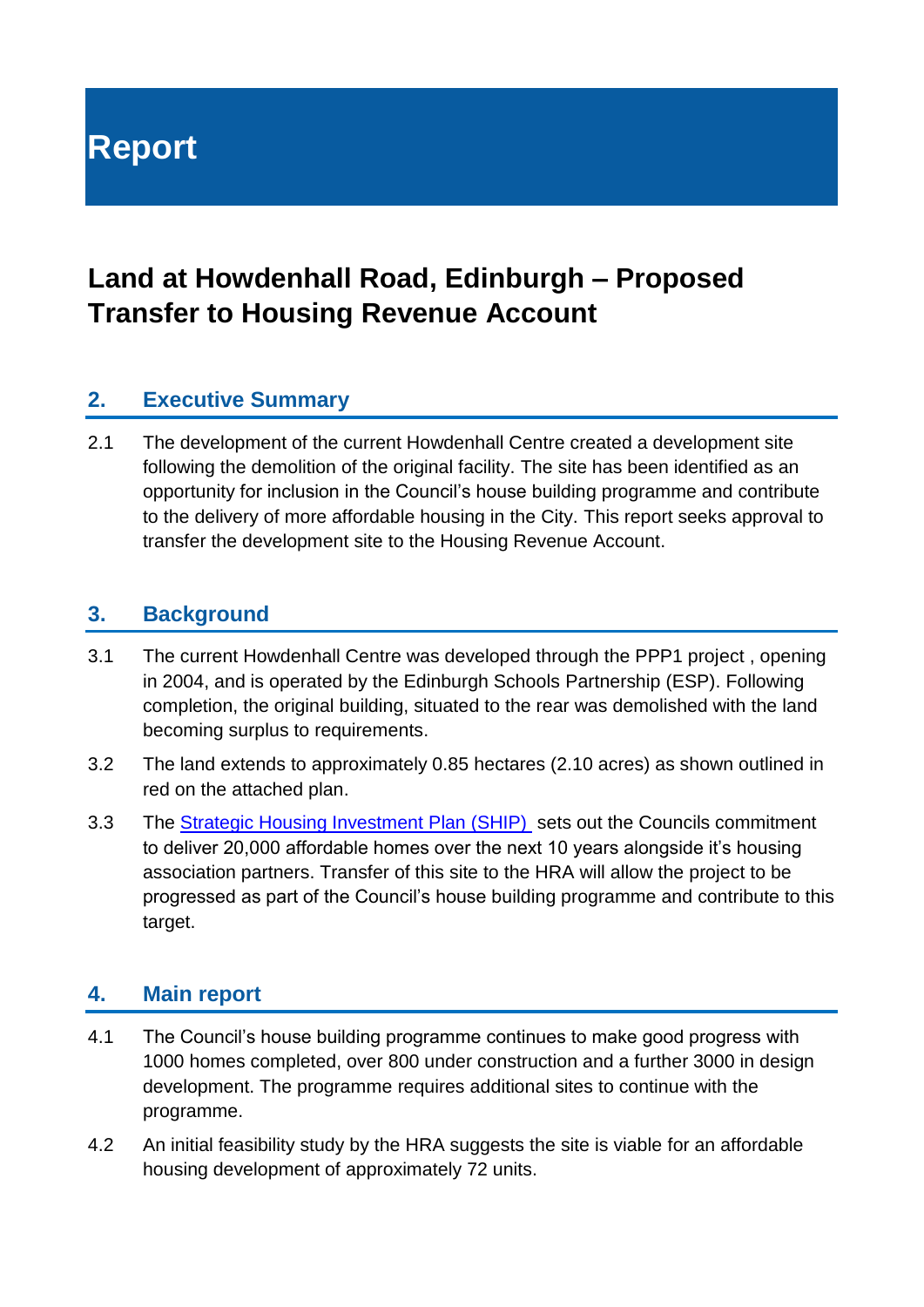- 4.3 Transferring the site to the HRA will allow the drawdown of Affordable Housing Supply Programme (AHSP) grant funding from the Scottish Government for new affordable homes.
- 4.4 A transfer figure of £1.5 million has been agreed. The site value is based on the assessment by Property and Facilities Management of the value of the site for an affordable led housing development.
- 4.5 Whilst it is possible that a higher gross land value could be achieved should the site be placed on the market, a transfer to the HRA gives certainty over the level of receipt which would be payable within a shorter timescale as it is not conditional on detailed planning consent being in place.

## **5. Next Steps**

5.1 Following approval of the terms by Finance and Resources Committee, the site will transfer from the General Fund to the Housing Revenue Account.

#### **6. Financial impact**

6.1 A capital receipt of £1.5 million (inclusive of fees) will be received by the General Fund.

### **7. Stakeholder/Community Impact**

7.1 Ward elected members have been made aware of the recommendations of the report.

### **8. Background reading/external references**

8.1 Not applicable.

#### **9. Appendices**

Appendix 1 - Location Plan